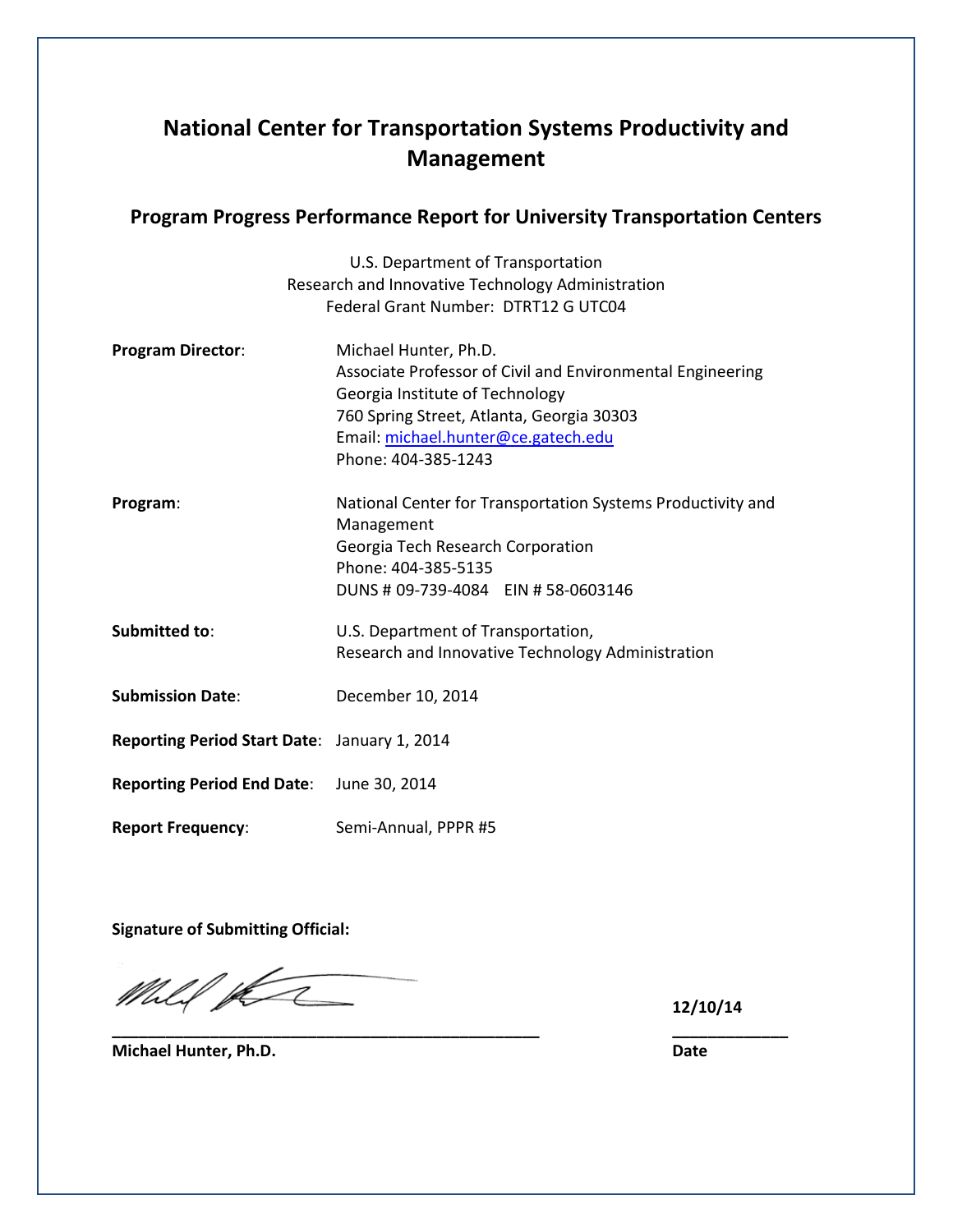# **Accomplishments**

# **What are the major goals of the program?**

The National Center for Transportation Systems Productivity and Management (NCTSPM), a Tier I University Transportation Center, was founded to facilitate, coordinate and conduct research and educational programs toward the following goals:

- Conduct multi-disciplinary research on topics relevant to the relationship among transportation infrastructure (state-of-good-repair), economic competiveness and safety
- Disseminate research results and other products of the Center to the transportation community
- Promote transportation education and professional development on topics relating to Center research topics
- Establish a central point of contact and promotion of best practices (e.g., through a web site or list serve) for materials relating to transportation systems performance and management
- Promote diversity in the workforce through active recruitment of women and minority students into degree programs
- Act as a national resource for the debates and discussions that focus on the evolving national transportation program and future directions
- Explore international cooperative activities with research entities in selected countries where similar research interests exist

### **What was accomplished under these goals?**

Accomplishments for the reported period are discussed below and organized my major center goal.

### *Conduct multi-disciplinary research on topics relevant to the relationship among transportation infrastructure (state-of-good-repair), economic competiveness and safety*

In the fall of 2013, 20 new projects were awarded to researchers at NCTSPM's 4 universities; these new projects bring the total of NCTSPM-supported research projects to 41. This portfolio is highly multidisciplinary, including: Public Policy, Public Health, Urban Planning, Building Construction, Economics, and Civil Engineering. During the reporting period all of these new projects were finalized and are currently ongoing.

A full listing of NCTSPM-funded research projects can be found at the end of this report.

#### *Disseminate research results and other products of the Center to the transportation community*

NCTSPM posts research updates to its website on a regular basis. A Project Information Form is posted on the website for each project, as well as related documents, such as pictures, posters and presentations. Information on NCTPSM's research is also posted to the Georgia Tech Transportation Alumni group on LinkedIn and on the Georgia Tech Civil Engineering website.

NCTSPM's main effort to disseminate research results during the reporting period was the 2014 [University Transportation Center \(UTC\) Conference for the Southeastern Region,](http://nctspm.gatech.edu/2014Conference) which Georgia Tech hosted on March 24 and 25. The event drew 150+ attendees from over 20 universities, as well as state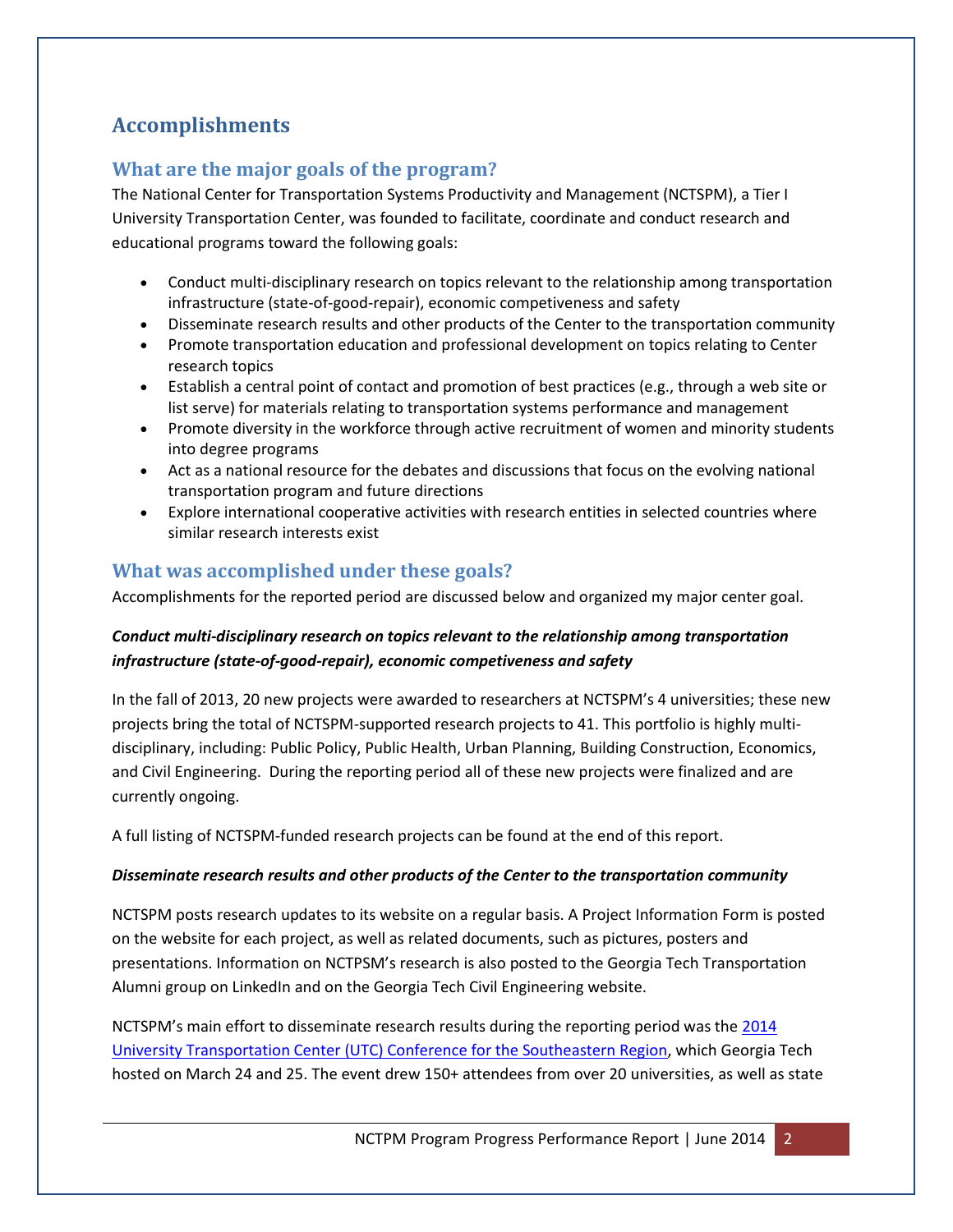DOT and transportation practitioners. Many of the NCTSPM researchers and their students presented their work at this conference.

Many NCTSPM researchers also presented technical papers at the TRB Annual meeting and published or submitted articles to journals.

Researchers at UCF have been coordinating directly with the FDOT Structures Research Center to disseminate results related to their work on a precast, modular bridge deck structural system. Georgia Tech has been working with GDOT to plan a poster session in Fall in 2014 to showcase NCTSPM and other research projects.

### *Promote transportation education and professional development on topics relating to Center research topics*

Georgia Tech hosted a number of professional development opportunities during the reporting period: 3 seminars, the *Southeast UTC conference*, and *TransportationCamp South*. Both students and transportation professional attended these events. Approximately 50 people attended the seminars; 150+ attended the *Southeast UTC conference*; and more than 200 people attended *TransportationCamp South*. A wide range of topics were covered at these events, including but not limited to: connected and autonomous vehicles, land use-transportation interactions, use of mobile technology for parking, transit expansion, economics and freight, and deployment of transportation research. The *Southeast UTC conference* included a student session which drew 30+ students from 5 universities in the southeast; the session provided them with an opportunity to exchange best practices and collaborate on future activities.

Two graduate students from Georgia Tech took part in the inaugural *Transportation Career Expo Fair* at the Garrett A. Morgan Youth Symposium during the *Committee of Minority Transportation Officials (COMTO)'s* Annual Meeting. These graduate students presented attendees with five questions that transportation research could or currently is addressing in Atlanta. They presented the attendees with several approaches towards answering those questions, and potential solutions, as well as coordinating a game of "Transportation Jeopardy" to further spark student interest in the field.

University of Alabama at Birmingham hosted the *2014 Sustainable Smart Cities Symposium*. The Symposium included speakers both international and across the US. Issues addressed in the symposium included: urban transportation, transportation sustainability, and urban design. Over 230 people participated in the symposium, including students from the NCTSPM member universities.

Another NCTSPM institution, the University of Central Florida (UCF), established an undergraduate internship with *MetroPlan Orlando* for research work related to bicycle operations and safety. *MetroPlan Orlando* and UCF have hired a student, Barbara Kelley, for a joint internship between the two organizations. She will work full-time during the summer, and part-time during the fall, on a bicycle safety-related project, from a human factors approach. A faculty member at UCF, Dr.Necati Catbas, integrated concepts from his NCTSPM-funded research project into a course he teaches on bridge engineering.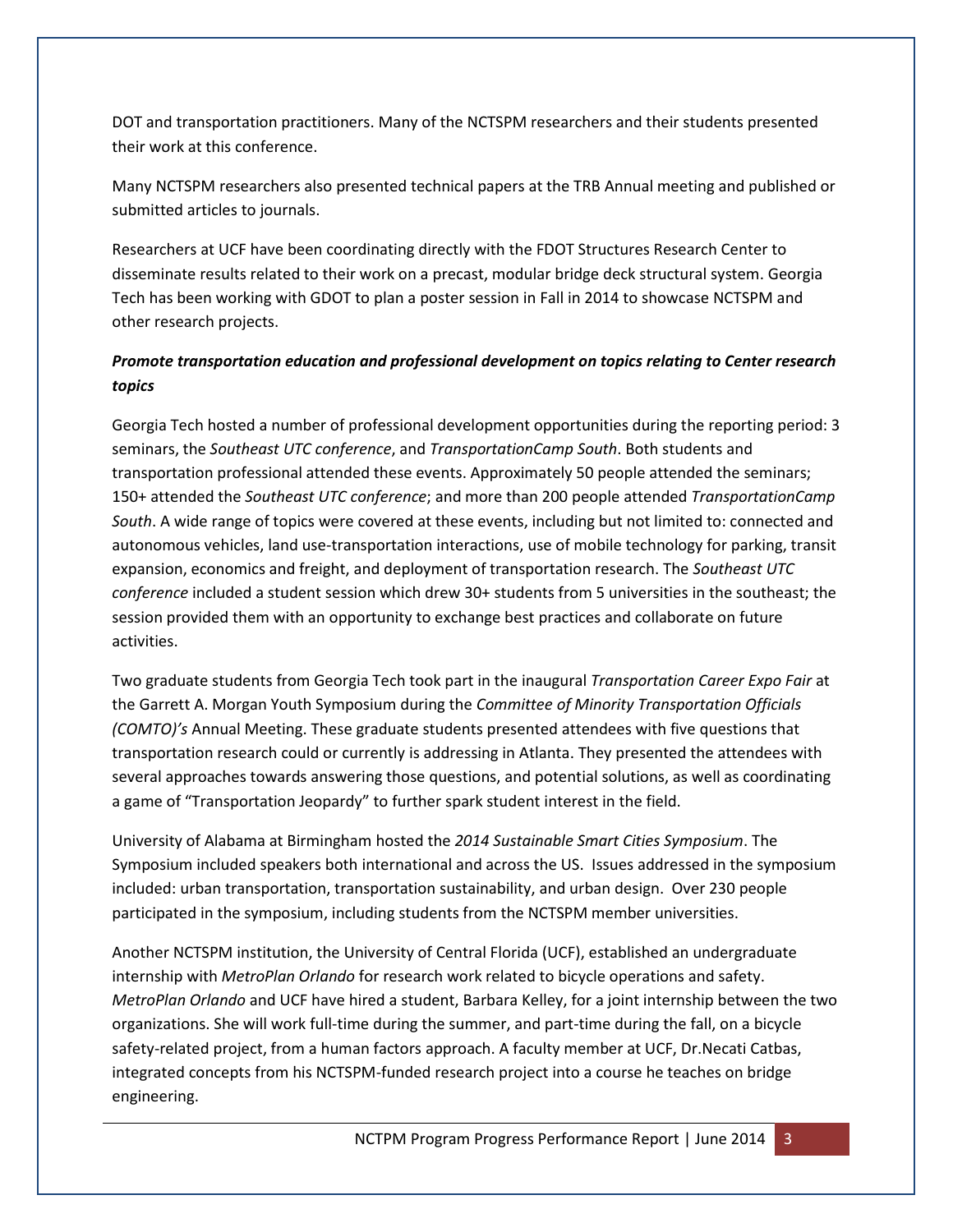All of NCTSPM's member universities also conducted summer programs for K-12 students.

- FIU developed and conducted a two-week Summer Transportation Camp for 15 high school students, introducing the students to various transportation engineering topics and transportation careers. The program included a combination of lectures, field trips, hands-on lab exercises, data collection, transportation films, and a group project. Near the end of the program was "Transportation Jeopardy" similar to Traffic Bowl (see example https://www.youtube.com/watch?v=ohjyvxAYoyU), during which students were asked questions related to the program materials. Students also worked on a traffic simulation application group project for which they had to prepare and give a PowerPoint presentation.
- UCF held *Camp Connect 2*. The camp featured classes in bridge design, managing college life, career explanation, and other challenging activities. Students worked in teams to complete challenges, and industry leaders such as Earthrise and Siemens also participated. Campers tested the bridges they designed in the bridge design course, visited a stormwater facility, and took part in lab activities, before presenting the results of their teamwork.
- UAB conducted the second annual *Summer Enrichment program* during June 2014. Planning for this program occurred throughout the first half of 2014. Ten minority students participated in the program. UAB also began the *Middle School Youth Champions Program* in 2014, in which students visit the campus on four consecutive Saturdays and performed educational activities related to transportation, energy, and sustainability.
- Georgia Tech held a two-week camp with two sessions during the summer of 2014. Students in grades 6-8 participated, learning how to develop smartphone apps, and applying transportation principles to it. At the end of the week, they developed a smartphone application using Construct 2 software, following the theme of "Snowpocalypse". They also toured the GDOT Traffic Management Center. At the conclusion of the camp, curricula developed for the camp will be taken back to the teachers' schools so that they can apply them to the classroom.

### *Establish a central point of contact and promotion of best practices (e.g., through a web site or list serve) for materials relating to transportation systems performance and management*

The [NCTSPM website](http://nctspm.gatech.edu/) remains the main point of contact and promotion of best practices. The website received nearly 6000 page views in the first quarter of 2014, shown in Figure 1 below. Visitors come from all over the world, as seen below in Figure 2.



#### *Figure 1. Web traffic in 2014 Q1 and Q2*

NCTPM Program Progress Performance Report | June 2014 4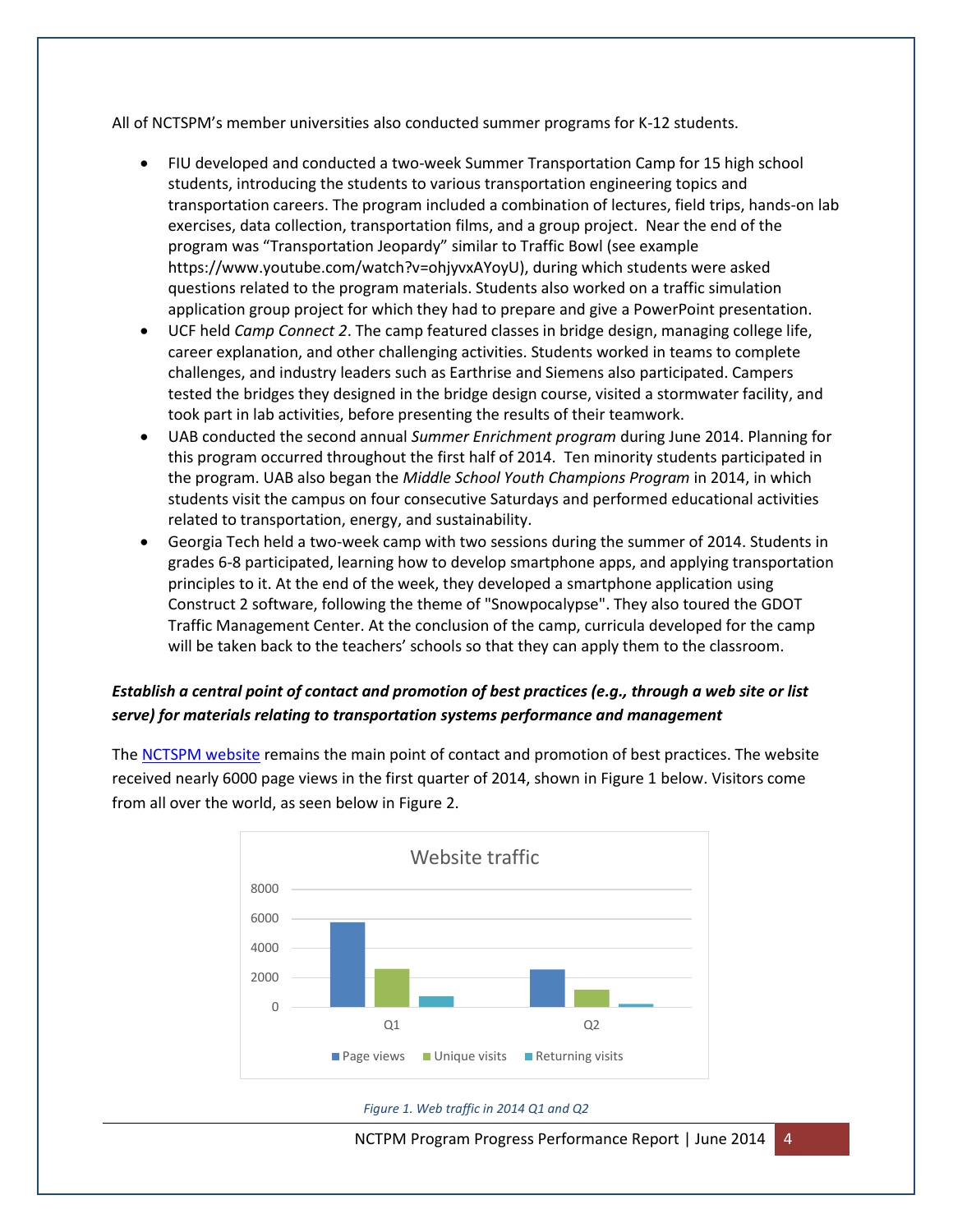

*Figure 2. Website visitors in 2014*

### *Promote diversity in the workforce through active recruitment of women and minority students into degree programs*

All of the NCTSPM universities have engaged in recruiting female and minority students.

Georgia Tech admitted 11 female students for the fall 2014 semester, and a total of 22 minority students. 7 of the 11 females, and 9 of the 22 minority applicants, accepted. Also, three female and minority students at Georgia Tech won awards during the reporting period: Prabha (Popa) Pratyaksa, Janille Smith-Colin and Chieh (Ross) Wang.

UCF recruited two female and one Hispanic undergraduate students, as well as 3 female and 1 minority graduate students.

FIU recruited two Hispanic female undergraduates and one Hispanic male undergraduate student.

Ten minority students enrolled in UAB's Summer Enrichment program, held during June 2014.

### *Act as a national resource for the debates and discussions that focus on the evolving national transportation program and future directions*

Georgia Tech hosted the *Southeast UTC conference* in 2014. More than 150 people attended this event, from 20+ universities, as well as transportation professionals from a number of transportation agencies. Georgia Tech also hosted the 2nd annual *TransportationCamp South*. TransportationCamp has been held in 6 different cities since 2011: New York, San Francisco, Washington D.C., Montreal, Boston, and now Atlanta.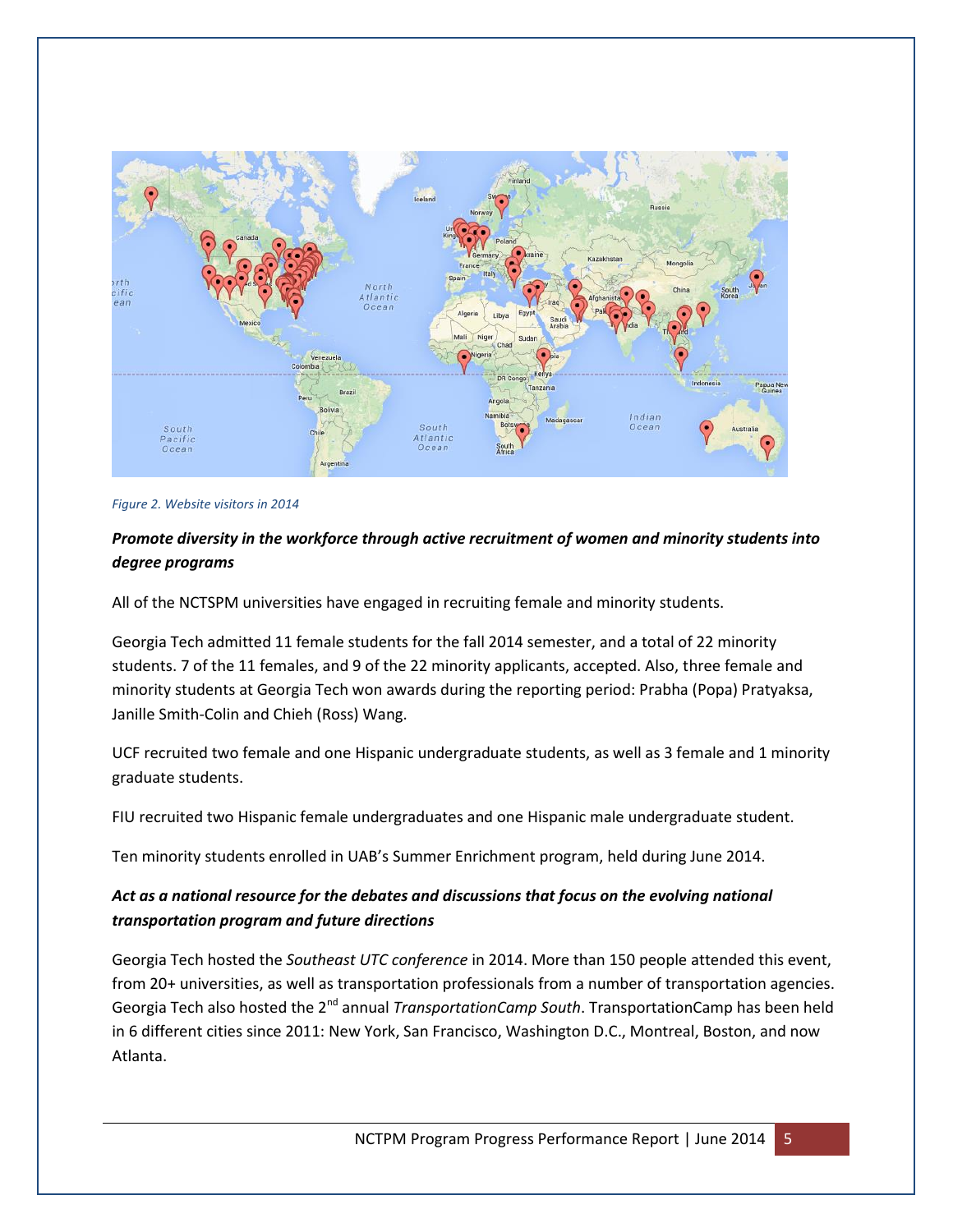Dr. Catherine Ross (GT), Deputy Director of NCTSPM, produced a number of reports and presentations on relevant local topics. She authored an independent study, "City of Atlanta's Storm Response Plan," presented to the City Utilities Committee, a committee consisting of seven members of the Atlanta City Council and chaired by Councilmember Natalyn Archibong. She also published "Coming and Going on the Northside" in the The Atlanta Journal Constitution, in which she called for mobility options in Atlanta's Northwest. Georgia Public Broadcasting Television published her story, "Infrastructure, mixed modes of transportation and sprawl all in the context of 2014 Snow Jam."

University of Alabama at Birmingham also hosted the 2014 *Sustainable Smart Cities Symposium*. The Symposium included international speakers and speakers from across the US. Issues addressed included urban transportation, transportation sustainability, and urban design. Over 230 people participated in the symposium. UAB and the Alabama Department of Transportation (AL DOT) jointly hosted the ALDOT Meeting Reception and Luncheon at the UAB Alumni House. The event was attended by several AL DOT Bureau Chiefs and top administrators to provide an update on the ongoing NCTSPM projects and the use of the cost share provided by AL DOT.

### *Explore international cooperative activities with research entities in selected countries where similar research interests exist*

Dr. Nasim Uddin at UAB is using UTC funds to leverage an ongoing NSF collaboration on B-WIM with universities in Ireland and the UK.

Dr. Virginia Sisiopiku at UAB is currently exploring a potential research and scholarship collaboration with the Cyprus University of Technology.

Dr. Necati Catbas at UCF is engaging in international collaboration with Japanese collaborators, with the purpose of exploring the condition of aging bridges

Drs. Mohamed Abdel-Aty and Essam Radwan visited the UAE in March to participate in the First International Road Traffic Accident Conference was held in Abu Dhabi in March. This conference aimed to bring together transportation engineers and medical physicians in joint sessions. Both Aty and Radwan delivered keynote speeches. Drs. Aty and Radwan are also working on joint relevant publications with Tongji University in China.

Dr. Aty also visited Korea in June and China in July, 2014 in which he was invited as keynote speaker and explored potential cooperation with different agencies in these countries. He presented at the International Conference on Sustainable Urban Transportation Research and Innovation and the International Seminar on Traffic Safety and Simulation at Hanyang University.

# **What opportunities for training and professional development has the program provided?**

Georgia Tech hosted a number of professional development opportunities during the reporting period: 3 seminars, the *Southeast UTC conference*, and *TransportationCamp South*. The seminars provided students with an opportunity to hear from transportation researchers and practitioners. During the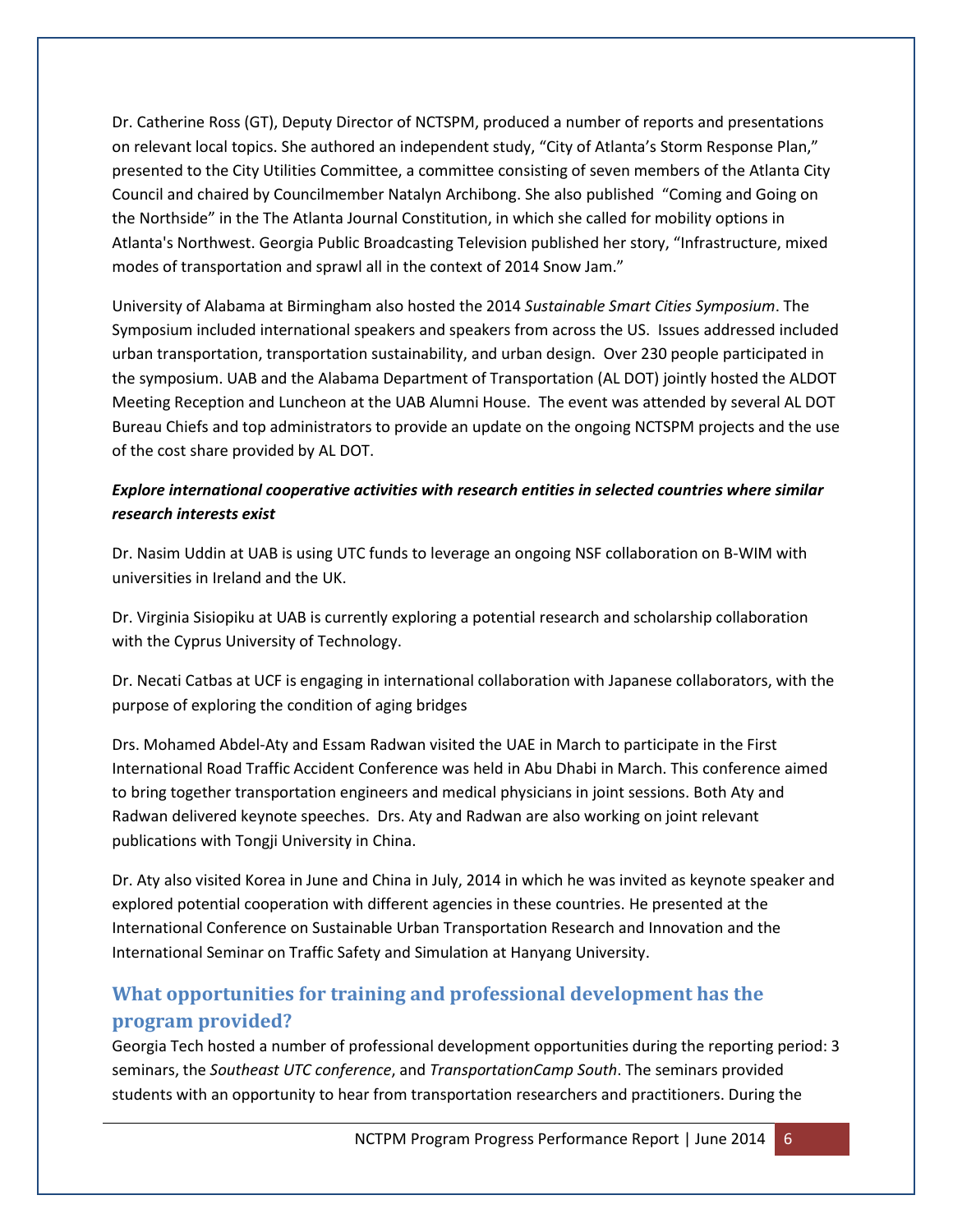*Southeast UTC conference*, students participated in a student session which drew approximately 30 attendees from 5 universities. This session provided the participants with an opportunity to interact with students from different backgrounds at the other member universities and to exchange best practices. They also discussed organizing more social events, especially at TRB.

University of Alabama at Birmingham hosted the 2014 *Sustainable Smart Cities Symposium*. Professional development short courses are being planned for 2014.

Several UCF students obtained jobs as interns in private and public sectors as a result of field experience in data collection gained from working on an NCTSPM-funded project. Materials from Dr. Necati Catbas' research project have been integrated into his Bridge Engineering course; the course materials and final projects are the main outlets for training. *MetroPlan Orlando* and the University of Central Florida have hired a student, Barbara Kelley, for a joint internship between the two organizations. She will work fulltime during the summer, and part-time during the fall, on a bicycle safety-related project, from a human factors approach.

NCTSPM's 2013 NCTSPM Student of the Year, Taylor Lochrane, met with president Obama to talk about research. See the full story by clicking on this link: [http://today.ucf.edu/ucf-student-president-obama](http://today.ucf.edu/ucf-student-president-obama-talk-highway-safety-innovation/)[talk-highway-safety-innovation/](http://today.ucf.edu/ucf-student-president-obama-talk-highway-safety-innovation/)

### **How have the results been disseminated?**

The [NCTSPM website](http://nctspm.gatech.edu/) remains the main point of contact and promotion of best practices. During the reporting period, an updated Project Information was posted for each research project. Related documents, such as presentations, pictures and posters, have been also uploaded when available.

In addition to these outlets, Georgia Tech also hosted the 2014 University Transportation Center (UTC) [Conference for the Southeastern Region](http://nctspm.gatech.edu/2014Conference) on March 24 and 25. The event drew 150+ attendees from over 20 universities, as well as state DOT and transportation practitioners. A number of NCTSPM researchers presented their work at this conference. UAB and the Alabama Department of Transportation (AL DOT) jointly hosted the ALDOT Meeting Reception and Luncheon at the UAB Alumni House. The event was attended by several AL DOT Bureau Chiefs and top administrators to provide an update on the ongoing NCTSPM projects and the use of the cost share provided by AL DOT.

Researchers have produced a number of technical papers and presentations during the reporting period. 15 papers were published or submitted for publication, and more than 50 presentations delivered, to a variety of venues including:

| Publications               | Conferences                                                     |
|----------------------------|-----------------------------------------------------------------|
| • Accident Analysis &      | • 2nd Transportation and Development Institute, ASCE            |
| Prevention                 | • 3rd International Conference on Environmental Pollution and   |
| • ASCE Journal of Bridge   | <b>Remediation (ICEPR)</b>                                      |
| Engineering                | • 5th International Conference on Applied Human Factors and     |
| • IEEE Transactions on     | Ergonomics                                                      |
| Intelligent Transportation | • AASHTO's Subcommittee on Bridges and Structures-T-7 Technical |

NCTPM Program Progress Performance Report | June 2014 7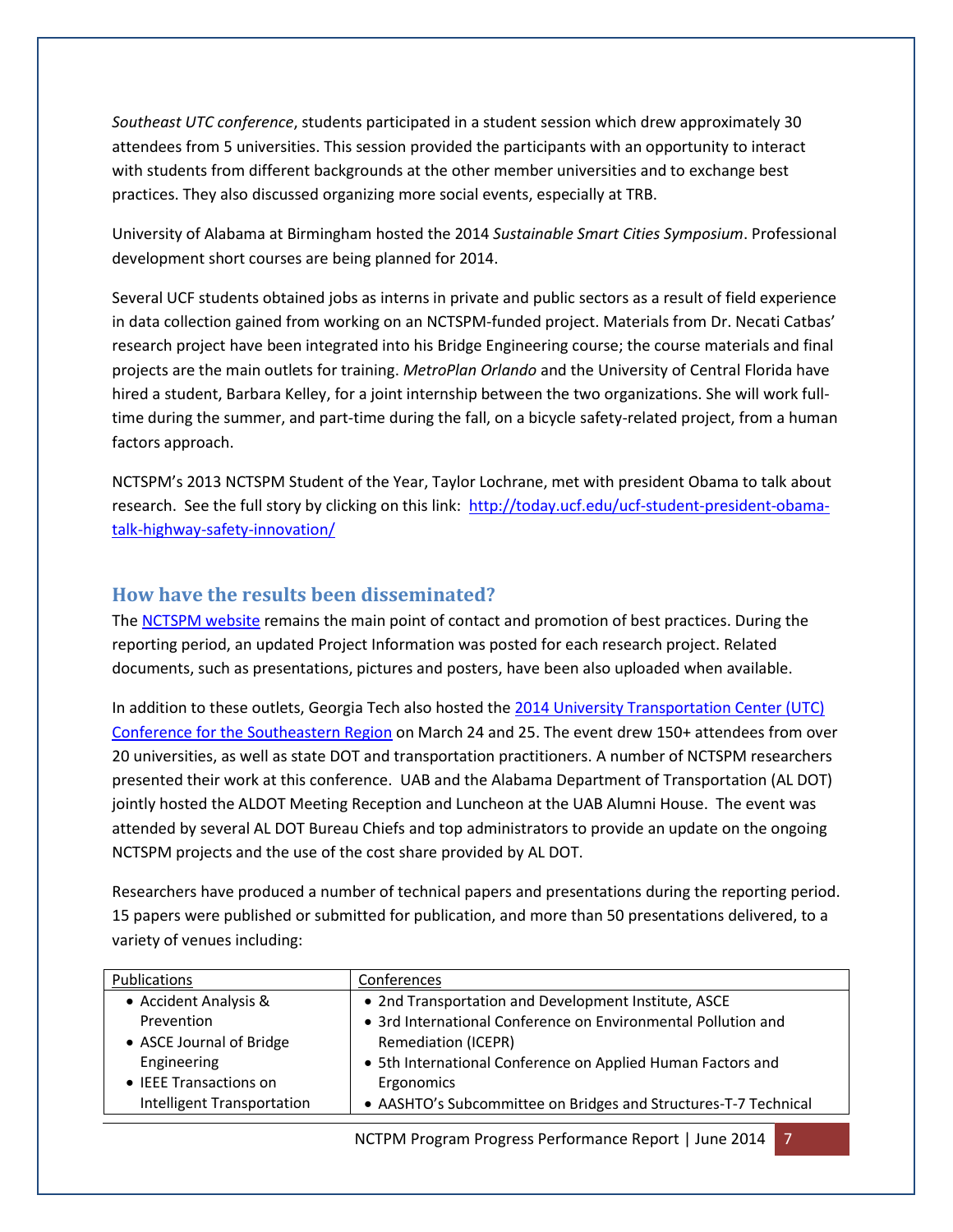| Systems                          | <b>Committee Meeting</b>                                             |
|----------------------------------|----------------------------------------------------------------------|
| • International Journal of       | • AlaSim Conference                                                  |
| Sustainable Transportation       | • American Society of Engineering Education                          |
| • Journal of Civil Engineering   | • Annual Meeting of the Transportation Research Board                |
| and Architecture                 | • Association for Psychological Science                              |
| • Journal of Engineering         | • CATSS-UTC Symposium                                                |
| <b>Structures</b>                | • Georgia/Carolinas Precast Concrete Institute (G/C PCI)             |
| • Journal of Safety and Security | • Intermodal Freight Technology Working Group                        |
| • Journal of Safety Science      | • Proceedings of SPIE, Nondestructive Characterization for Composite |
| • Journal of the Air and Waste   | Materials, Aerospace Engineering, Civil Infrastructure, and Homeland |
| <b>Management Association</b>    | Security                                                             |
| • Journal of Transportation      | • Sixth World Conference on Structural Control and Monitoring        |
| Research                         | (6WCSCM)                                                             |
| • Traffic Injury Prevention      | • University Transportation Center (UTC) Conference for the          |
|                                  | Southeastern Region                                                  |
|                                  |                                                                      |

# **What do you plan to do during the next reporting period to accomplish the goals?**

Final reports are expected for a number of projects.

Georgia Tech will host its second annual research symposium at the Georgia Department of Transportation in September 2014. GT will also host guest speakers for the monthly transportation seminar series, including Drs. Ram Pendyala and Anne Goodchild.

The 2014 annual report will be produced.

UCF will continue the organization of the *Road Safety and Simulation 2015* conference to be held in Orlando, Florida in October 2015.

FIU plans to recruit three minority student interns and host at least 5 guest speakers.

UAB has a number of important initiatives planned for the second half of 2014 that will further advance center goals. The next round of the student internship program will be funded, providing undergraduate students paid internships at local transportation agencies. Funding will again be provided for UAB students to attend the 2015 TRB Annual Meeting in Washington, DC. UAB is also organizing a technical session at the annual Alabama Highway Conference to present the results of NCTSPM research. Finally, UAB is beginning planning for the regional UTC conference to be held in Birmingham in Spring 2015.

# **Products**

The center's website, [http://nctspm.gatech.edu](http://nctspm.gatech.edu/) continues to be updated regularly.

The following research projects reports have been submitted to NCTSPM:

• Final report submitted "Integrating Safety in Developing a Variable Speed Limits System"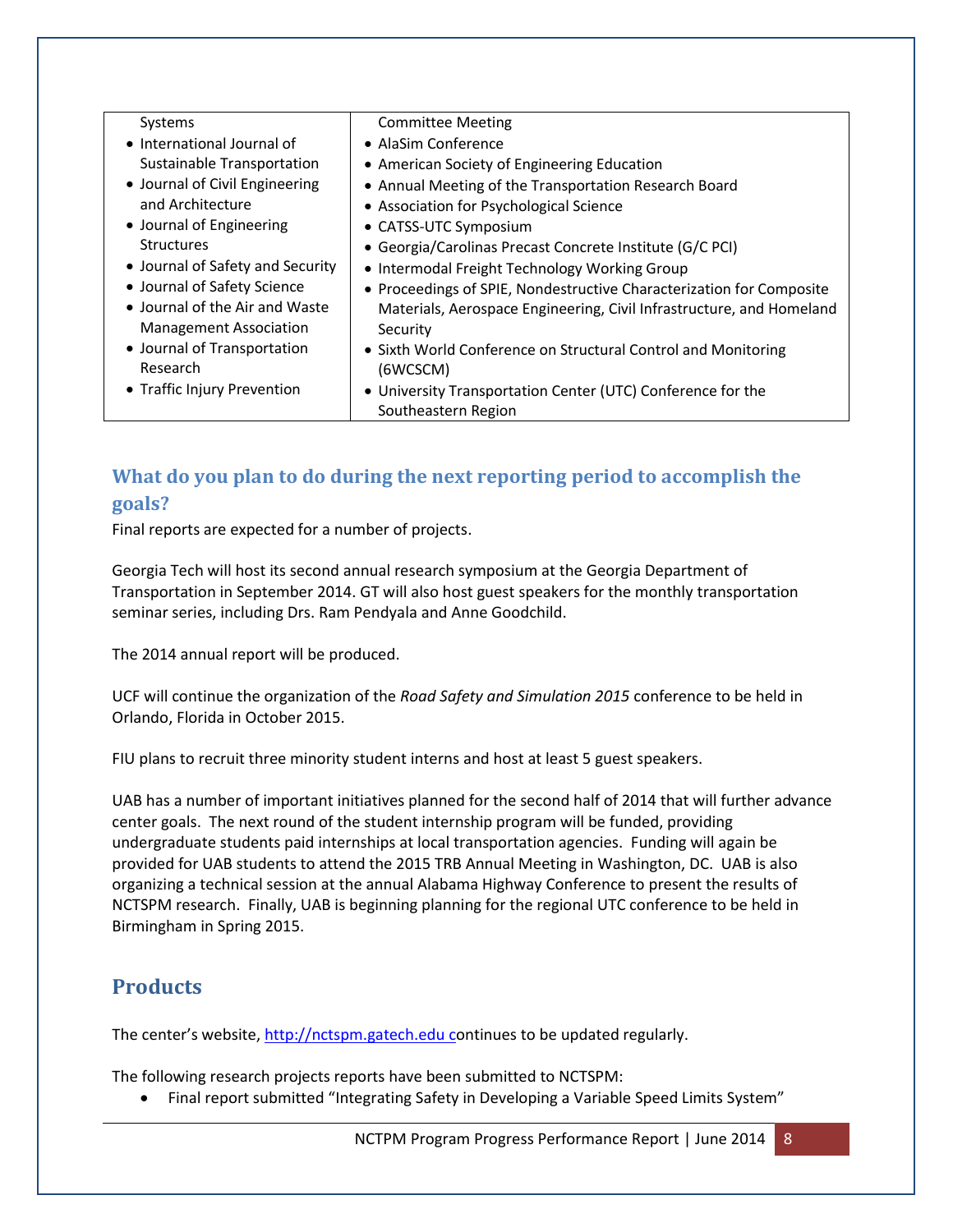Draft report submitted: "Volume-I- Applications of Transit Signal Priority Technology for Transit Service."

Researchers have produced a number of papers and presentations during the reporting period. 15 papers were published or submitted for publication, and more than 50 presentations delivered, to a variety of venues.

NCTSPM universities also hosted a number of seminars:

UCF:

 January 2014: Seminar by Prof. Keechoo Choi at UCF about Transit Oriented Development. FIU:

- February 7, 2014: "FDOT District Six Intelligent Transportation Systems and the Future of Managed Lanes in Southeast Florida" seminar by Mr. Javier Rodriguez, P.E., ITS Operations Engineer, Florida Department of Transportation (FDOT) District 6, at FIU.
- February 28, 2014: "Can 'Big' Data Serve as a Foundation for Measuring and Improving Public Transport Operations?" by Dr. Robert Bertini, P.E., Professor, Department of Civil and Environmental Engineering, Portland State University.
- March 7, 2014: "Modeling Recurring and Non-Recurring Congestion Scenarios in Micro-Simulation using VISSIM" by Dr. Soheil Sajjadi, Post-Doctoral Research Scholar and Adjunct Instructor, Florida Atlantic University (FAU).
- March 7, 2014: "Design of a New Mining Railroad in West Africa" by Mr. Bill Hjelholt, Senior Vice President, Americas Director, Freight Rail, AECOM
- Tuesday, July 8: "Developing and Implementing Safety Performance Functions in Virginia" by Dr. Young-Jun Kweon, Senior Research Scientist, Virginia Department of Transportation.

GT

- March 6, 2014: "Can Connected Vehicles "Connect" to the Transportation Infrastructure? How Transportation Agencies Can Improve Service through Connected Vehicles" by Brian L. Smith, PE, University of Virginia
- February 27, 2014: "Performance Analysis and Monitoring," Kyung-Hwa Kim, Atlanta Regional Commission
- February 6, 2014: ""Modeling the interaction of traffic and land use planning in South East Metro Sydney" Peter Campbell, University of South Australia

# **Participants and Other Collaborating Organizations**

# **NCTPSM Participants at Georgia Institute of Technology**

The following individuals from Georgia Tech have worked on the NCTSPM at the programmatic level.

| Name                                        | Michael Hunter, Ph.D.                       |
|---------------------------------------------|---------------------------------------------|
| Program/Project Role                        | <b>NCTSPM Director</b>                      |
| Number of hours worked during the reporting | Approximately 630 hrs.                      |
| period                                      |                                             |
| Contribution to Program/Project             | Responsible for oversight and governance of |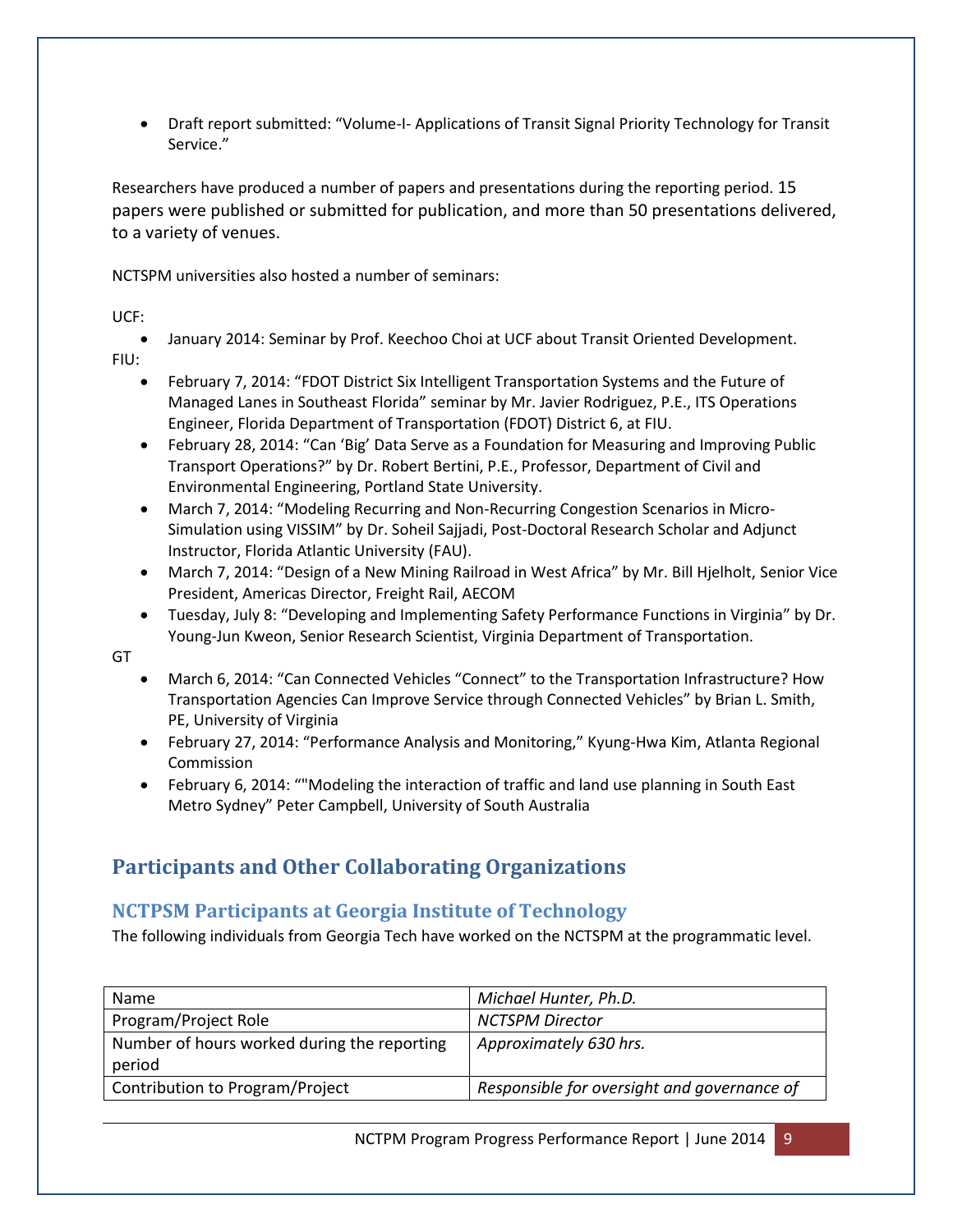|                                                  | <b>NCTSPM</b> |
|--------------------------------------------------|---------------|
| <b>Funding Support</b>                           | UTC, GDOT     |
| Collaborated with individual in foreign country  | N/A           |
| Country(ies) of foreign collaborator             | N/A           |
| Travelled to foreign country                     | N/A           |
| If traveled to foreign country(ies), duration of | N/A           |
| stay                                             |               |

| Name                                             | Catherine Ross, Ph.D.                        |
|--------------------------------------------------|----------------------------------------------|
| Program/Project Role                             | NCTSPM Deputy Director for Policy, Education |
|                                                  | and Workforce Development                    |
| Number of hours worked during the reporting      | Approximately 60 hrs.                        |
| period                                           |                                              |
| Contribution to Program/Project                  | Responsible for administrative oversight and |
|                                                  | faculty coordination; liaison to NCTSPM      |
|                                                  | researchers.                                 |
| <b>Funding Support</b>                           | UTC, GDOT                                    |
| Collaborated with individual in foreign country  | N/A                                          |
| Country(ies) of foreign collaborator             | N/A                                          |
| Travelled to foreign country                     | N/A                                          |
| If traveled to foreign country(ies), duration of | N/A                                          |
| stay                                             |                                              |

| Name                                             | Michael O. Rodgers, Ph.D.                      |
|--------------------------------------------------|------------------------------------------------|
| Program/Project Role                             | NCTSPM Deputy Director for Research and        |
|                                                  | <b>Technology Transfer</b>                     |
| Number of hours worked during the reporting      | Oversees subcontract reporting requirements    |
| period                                           | and research products and is responsible for   |
|                                                  | coordinating technology transfer activities of |
|                                                  | the center                                     |
| Contribution to Program/Project                  | Approximately 640 hrs.                         |
| <b>Funding Support</b>                           | UTC, GDOT                                      |
| Collaborated with individual in foreign country  | N/A                                            |
| Country(ies) of foreign collaborator             | N/A                                            |
| Travelled to foreign country                     | N/A                                            |
| If traveled to foreign country(ies), duration of | N/A                                            |
| stay                                             |                                                |

| Name                                                  | Mr. Kenneth Stewart                      |
|-------------------------------------------------------|------------------------------------------|
| Program/Project Role                                  | <b>UTC Board Liaison</b>                 |
| Number of hours worked during the reporting<br>period | Approximately 20 hrs.                    |
| Contribution to Program/Project                       | Liaison between UTC management and Board |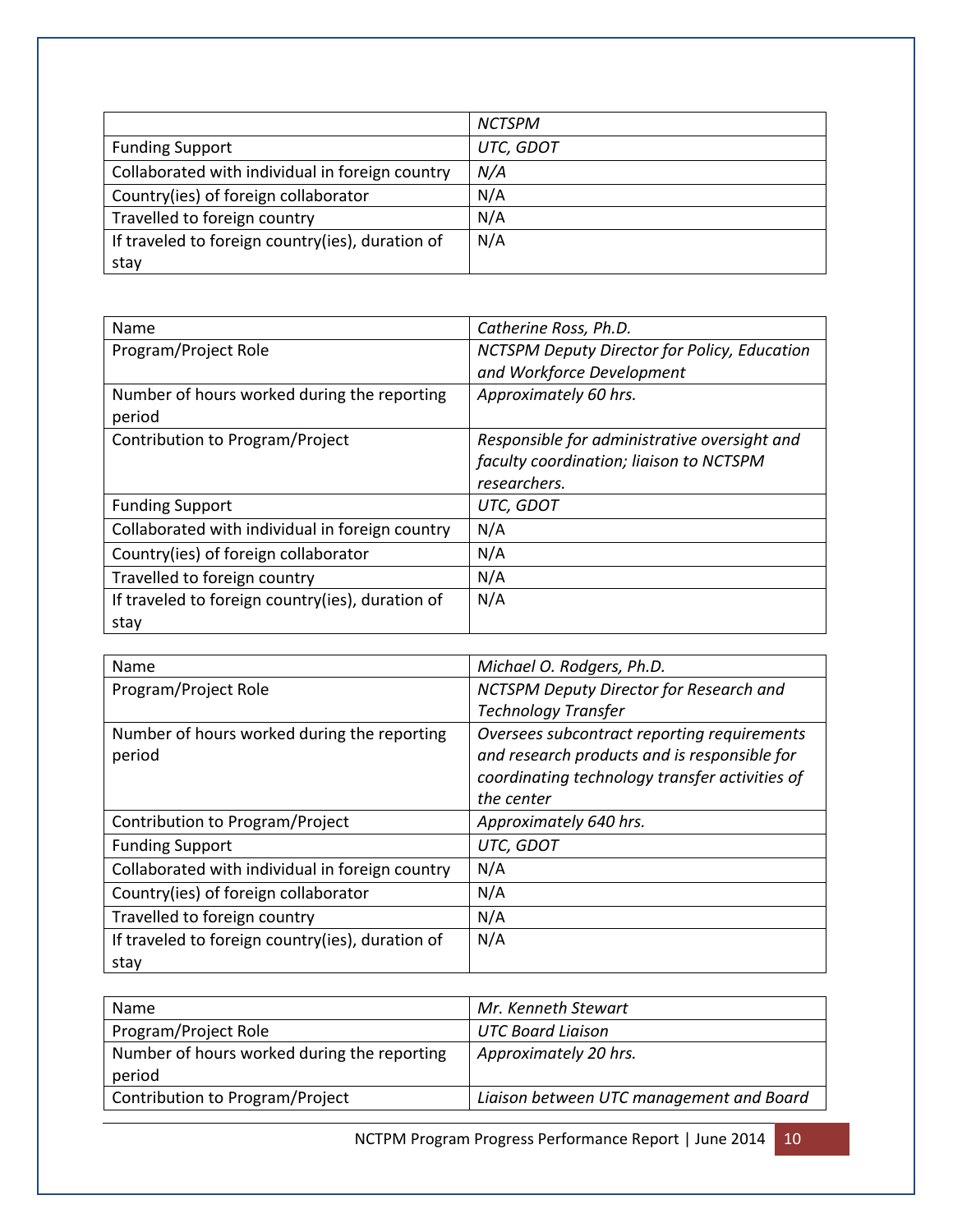|                                                  | of Advisors. |
|--------------------------------------------------|--------------|
| <b>Funding Support</b>                           | UTC, GT      |
| Collaborated with individual in foreign country  | N/A          |
| Country(ies) of foreign collaborator             | N/A          |
| Travelled to foreign country                     | N/A          |
| If traveled to foreign country(ies), duration of | N/A          |
| stay                                             |              |

| Name                                             | Ms. Audrey F. Leous                    |
|--------------------------------------------------|----------------------------------------|
| Program/Project Role                             | Research Program Coordinator           |
| Number of hours worked during the reporting      | Approximately 900 hrs.                 |
| period                                           |                                        |
| Contribution to Program/Project                  | Provided administrative management and |
|                                                  | assistance to Center.                  |
| <b>Funding Support</b>                           | UTC                                    |
| Collaborated with individual in foreign country  | N/A                                    |
| Country(ies) of foreign collaborator             | N/A                                    |
| Travelled to foreign country                     | N/A                                    |
| If traveled to foreign country(ies), duration of | N/A                                    |
| stay                                             |                                        |

| Name                                             | Ms. Marjorie Jorgenson                      |
|--------------------------------------------------|---------------------------------------------|
| Program/Project Role                             | <b>Transportation Faculty Assistant</b>     |
| Number of hours worked during the reporting      | Approximately 30 hrs.                       |
| period                                           |                                             |
| Contribution to Program/Project                  | Provide assistance to Director and Research |
|                                                  | Coordinator for UTC management              |
| <b>Funding Support</b>                           | GT                                          |
| Collaborated with individual in foreign country  | N/A                                         |
| Country(ies) of foreign collaborator             | N/A                                         |
| Travelled to foreign country                     | N/A                                         |
| If traveled to foreign country(ies), duration of | N/A                                         |
| stay                                             |                                             |

### **NCTSPM University Partner Representatives**

These individuals have served as liaisons between NCTSPM and their institutions to organize joint efforts related to research, education, technology transfer, and workforce development. These met with the NCTSPM Director and Deputy Director, via teleconference, in an initial kick-off meeting in order to establish governing parameters for the management and coordination of the center's research and activities. They also coordinated submissions of proposals and cost sharing from their respective institutions and were members of the proposal selection committee. Subsequently, these individuals served to facilitate the subcontracting process within their institutions.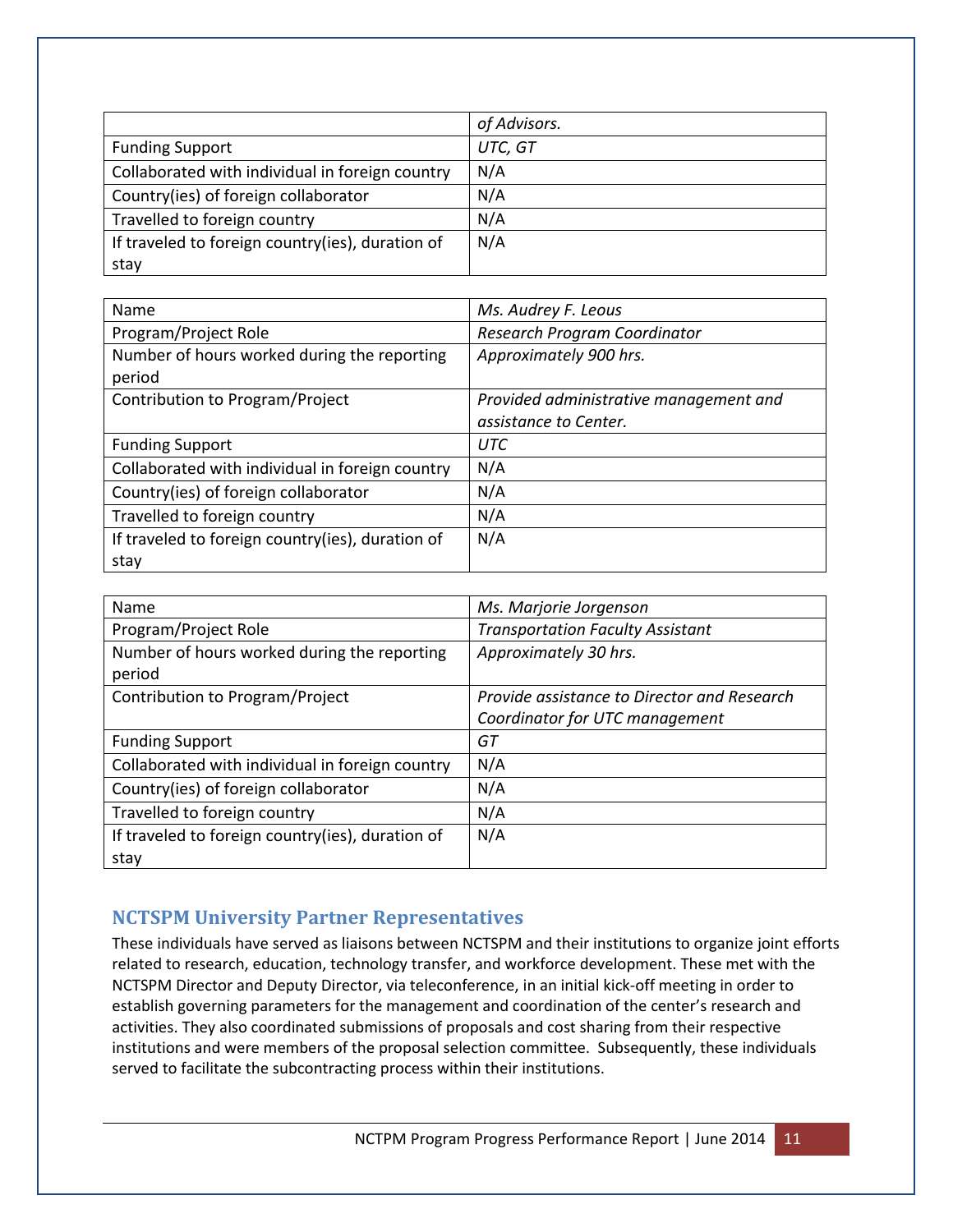#### **University of Alabama, Birmingham**

Fouad H. Fouad, Professor and Chair, Department of Civil Construction and Environmental Engineering Email: [ffouad@uab.edu](mailto:ffouad@uab.edu)

| Name                                             | Fouad H. Fouad, Ph.D.                     |
|--------------------------------------------------|-------------------------------------------|
| Program/Project Role                             | <b>NCTSPM Partner</b>                     |
|                                                  | Representative/University of Alabama,     |
|                                                  | Birmingham                                |
| Number of hours worked during the reporting      | Approximately 104 hrs.                    |
| period                                           |                                           |
| Contribution to Program/Project                  | Liaison between UTC and the University of |
|                                                  | Alabama, Birmingham                       |
| <b>Funding Support</b>                           | UTC, ADOT, UAB                            |
| Collaborated with individual in foreign country  | N/A                                       |
| Country(ies) of foreign collaborator             | N/A                                       |
| Travelled to foreign country                     | N/A                                       |
| If traveled to foreign country(ies), duration of | N/A                                       |
| stay                                             |                                           |

#### **Florida International University**

Dr. Albert Gan, Email: [gana@fiu.edu](mailto:gana@fiu.edu)

| Name                                             | Albert Gan, Ph.D.                          |
|--------------------------------------------------|--------------------------------------------|
| Program/Project Role                             | NCTSPM Partner Representative/Florida      |
|                                                  | <b>International University</b>            |
| Number of hours worked during the reporting      | 100 hours on (1) development,              |
| period                                           | coordination, administration, and teaching |
|                                                  | of a two-week Summer Transportation        |
|                                                  | Camp; (2) recruitment and administration   |
|                                                  | of student internship program.             |
| Contribution to Program/Project                  | Ligison between UTC and Florida            |
|                                                  | <b>International University</b>            |
| <b>Funding Support</b>                           | UTC, FDOT, FIU                             |
| Collaborated with individual in foreign country  | N/A                                        |
| Country(ies) of foreign collaborator             | N/A                                        |
| Travelled to foreign country                     | N/A                                        |
| If traveled to foreign country(ies), duration of | N/A                                        |
| stay                                             |                                            |

#### **University of Central Florida**

Dr. Essam Radwan, Executive Director, Center for Advanced Transportation Systems Simulation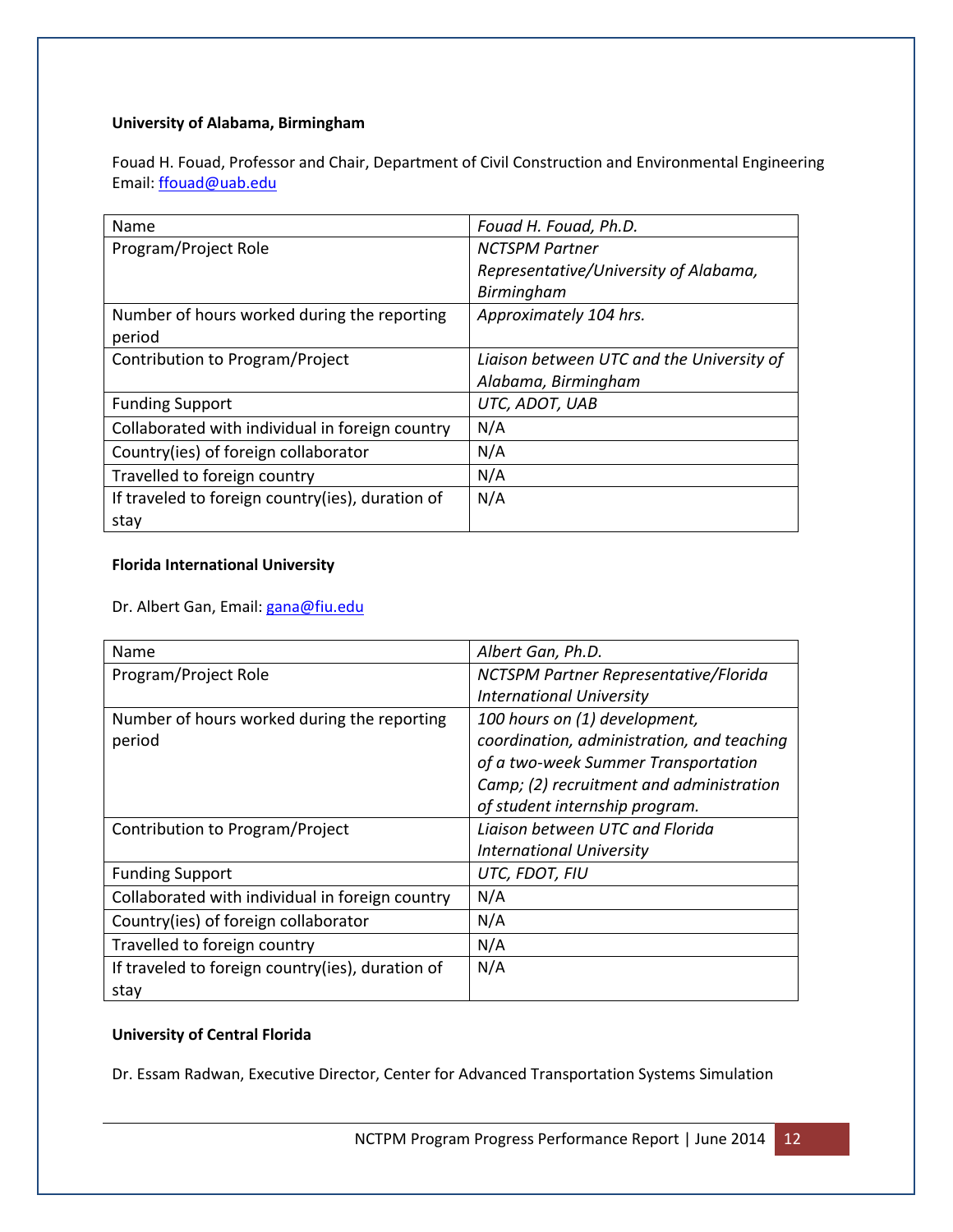Email: [Ahmed.Radwan@ucf.edu](mailto:Ahmed.Radwan@ucf.edu)

| Name                                             | Essam Radwan, Ph.D.                         |
|--------------------------------------------------|---------------------------------------------|
| Program/Project Role                             | NCTSPM Partner Representative/University of |
|                                                  | Central Florida                             |
| Number of hours worked during the reporting      | Completed close to 120 hours in activities  |
| period                                           | related to research, education, and         |
|                                                  | administration activities.                  |
| Contribution to Program/Project                  | Liaison between UTC and the University of   |
|                                                  | Central Florida                             |
| <b>Funding Support</b>                           | UTC, FDOT, UCF                              |
| Collaborated with individual in foreign country  | N/A                                         |
| Country(ies) of foreign collaborator             | N/A                                         |
| Travelled to foreign country                     | N/A                                         |
| If traveled to foreign country(ies), duration of | N/A                                         |
| stay                                             |                                             |

### **Advisory Board and Other Collaborators**

#### **The following are members of the NCTSPM Advisory Board:**

Tread Davis – Lawyer and Board Member, Atlanta Regional Commission (Chair) James Balloun – Financial Investor and Former CEO (Past Chair) Harry L. Anderson - Senior Vice President, Global Business and Technology Services, The Coca-Cola Company Harold Barley – Executive Director, MetroPlan Orlando Mark Bartlett – FHWA Division Administrator, Alabama Jeffrey W. Brown – Alabama DOT Bureau Chief, Research and Development Toby Carr - Director of Planning, GDOT Keith Golden – GDOT Commissioner Bill Johnson – Director, Port of Miami Michelle Livingston – Vice President for Supply Chain Distribution, The Home Depot Todd Long – GDOT Deputy Commissioner Wick Moorman – CEO, Norfolk Southern Railway George Overstreet – Executive Board Member of the Alabama Trucking Association, Vice President of Operations G. P. "Bud" Peterson – President, Georgia Tech, Ex Officio Daniel L. Rodgers – President, Dunn Investment Company Randy Stashick – Global Vice President of Engineering, UPS Yvette Taylor – Regional Administrator, FTA Dave Williams – Vice President of Infrastructure and Government Affairs, Metro Atlanta Chamber of Commerce

#### **Other Partnering Organizations:**

Georgia Department of Transportation (GDOT)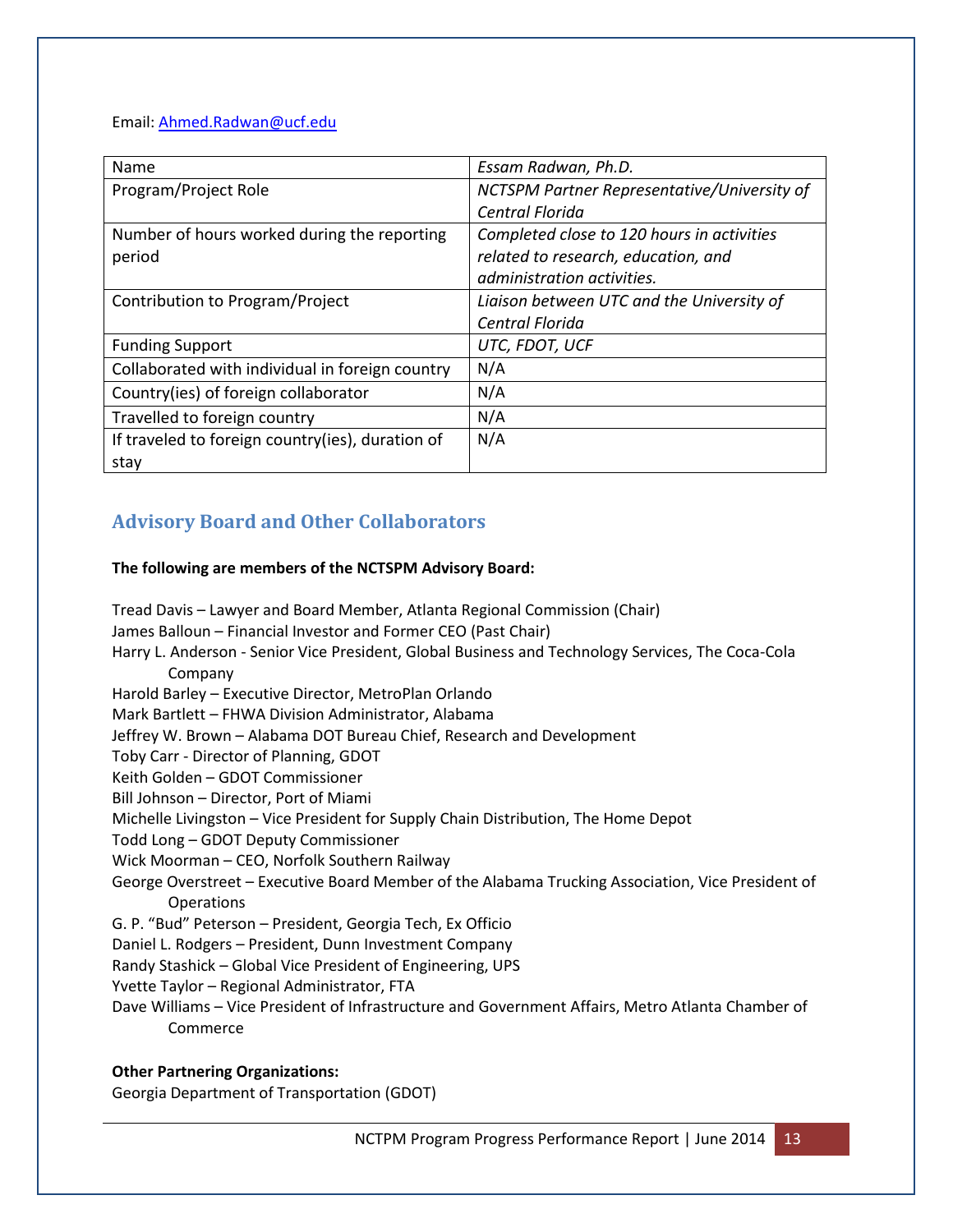Florida Department of Transportation (FDOT) Alabama Department of Transportation (ADOT)

#### **Other Collaborators:**

Morehead State University Saint Louis University Georgia State University Georgia Southern University Southern Polytechnic State University

### **Impact**

# **What is the impact on the development of the principal discipline(s) of the program?**

One example of NCTSPM's impact on the principal disciplines of the program is the work being done by Dr. Yang Wang. He received a grant in 2013 to continue the work from his first grant awarded in 2012. He is designing a system for inspecting bridges using wireless weigh-in-motion and non-destructive evaluation (BWIM + NDE) devices, and this second grant will enable him to test it in the field. His work aims to reduce the costs associated with bridge maintenance by producing a cost-effective method for inspecting bridge health, and NCTSPM's support allows him to take the concept from theory to practice.

Another important example is a project by Dr. Frank Southworth. He is investigating the monetary benefits of reducing delays on heavily trafficked truck freight corridors in Georgia. The state's economy depends heavily on the efficiency of its freight transportation network, including its ability to move goods into and out of the state. Dr. Southworth's work will help GDOT get the most out of the limited public funds available. This work is of considerable interest to transportation planners who must assess pavement wear and tear, anticipate safety concerns, and understand the link between economic activity and highway capacity needs.

UCF and partner NCTSPM institutions are becoming recognized as leaders in the use of advanced materials for repair and retrofit of nation's infrastructure. The research sponsorship through the UTC grants, matched by FDOT, has resulted in continued support of the graduate program at UCF and a surge in the scholarly publication record produced by faculty and students. The strong track record of the transportation center CATSS coupled with the selection of Dr. Mohamed Abdel-Aty to head the CECE Department resulted in hiring a new transportation faculty who will join the program in August 2014. This new addition will strengthen graduate courses offerings.

### **What is the impact on other disciplines?**

The multi-disciplinary focus of NCTSPM engages researchers from a variety of disciplines. The research projects "Factors Influencing Visual Search in Complex Driving Environments" and "Digital Advertising Billboards and Driver Distraction" are supporting faculty in the psychology departments at UCF, Morehead State University and UAB. Likewise, the research project "Optimizing EMS Through The Use of Intelligent Transportation Systems (ITS) Technologies" is supporting faculty in the School of Public Health at UAB. "Next Generation Crack Sealing Planning Tool for Pavement Preservation" is supporting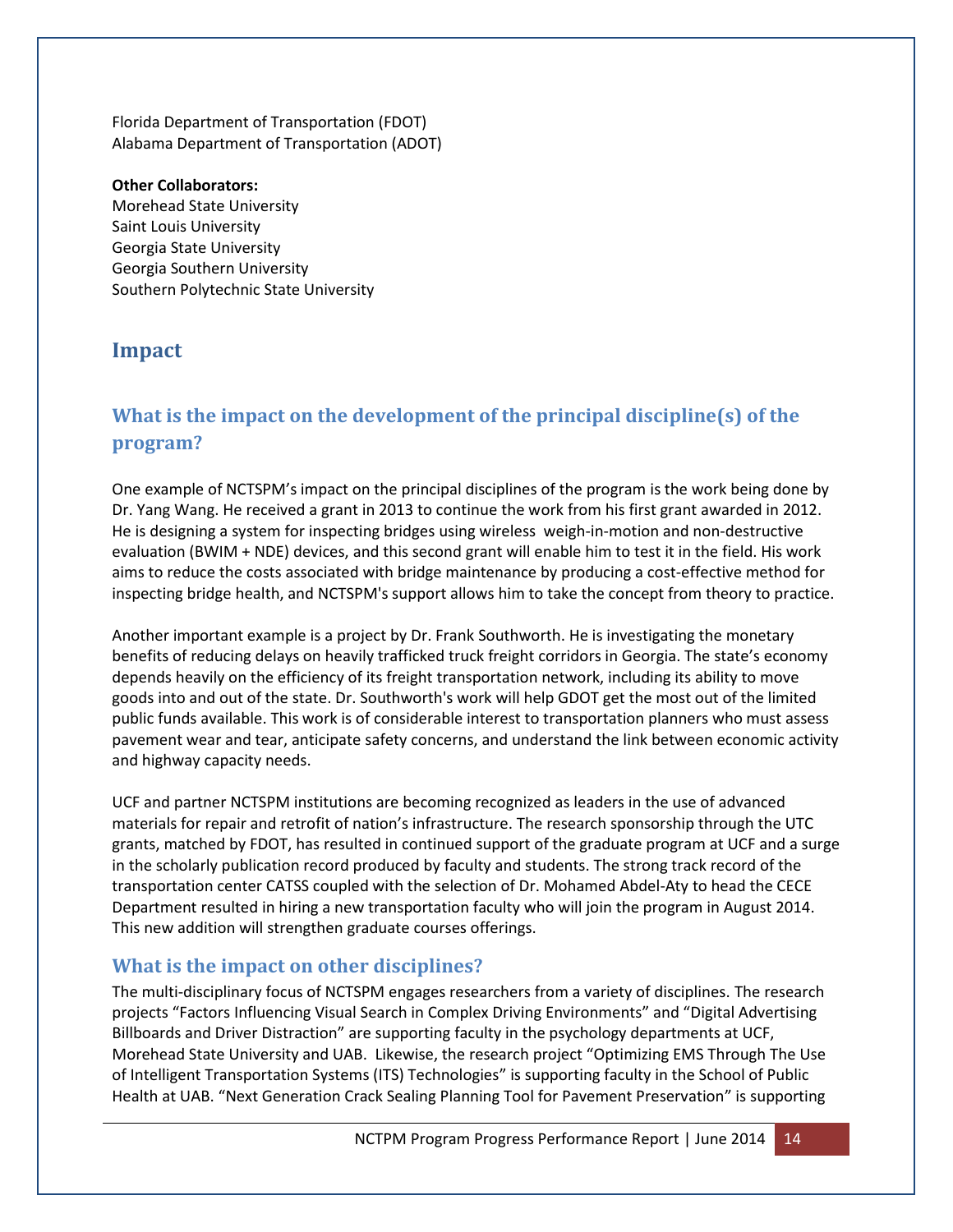faculty in Electrical and Computer Engineering at GT. "Evaluation of Signage Alternatives for Express Lane Facilities" is supporting faculty in the Department of Occupational Therapy at FIU. "Information Services in Social Networked Transportation" is supporting faculty in Public Policy. A number of projects at GT are supporting faculty in the School of City & Regional Planning.

# **What is the impact on the development of transportation workforce development?**

The program has and will continue to impact the development of transportation workforce development in a variety of ways.

FIU supported student interns in 2013 and 2014. In the reporting period, two interns continued to work at the assigned agency after completion of internship program, and one received a full-time job offer.

At UCF, Dr. Necati Catbas incorporated his research into his teaching. Students were educated in a new area where there is a need for better analysis and design of novel bridges. Also, two PhD students who completed their PhDs are at UCF were hired as Research Associates at the university.

Georgia Tech offered a number of events in 2014 to develop the transportation workforce. The Southeast UTC conference had an impact in a number of ways. The conference convened more than 150 individuals, many of whom work at transportation agencies. They were able to learn about a range of transportation topics which they could then apply to their work. The conference also included a session geared towards students. Approximately 30 students attended, from five universities, for the opportunity to interact with students from different backgrounds at the member universities. Students learned how other student chapters operate and exchanged best practices. This was worthwhile for all students, since all of the chapters were working to improve undergraduate recruitment. They also had a chance to collaborate on planning social events, especially at TRB.

Georgia Tech also organized seminars on a variety of topics, such as connected vehicles, performance analysis and monitoring, and modeling land use and transportation interactions. The spring seminar series drew about 50 attendees, from both Georgia Tech and outside transportation agencies.

Georgia Tech offered a summer camp in 2014. Two groups of 20 students in the sixth through eighth grades participated in the camp, learning about app development and applying transportation principles to it. At the end of the week, they developed a smartphone application through the Construct 2 software, following the theme of "Snowpocalypse". Georgia Tech graduate students participated by teaching campers about topics within the field of civil engineering. The campers also took a field trip at the GDOT Traffic Management Center.

FIU held a two-week Summer Transportation Camp for 15 high school students, introducing the students to various transportation engineering topics and transportation careers. The program included a combination of lectures, field trips, hands-on lab exercises, data collection, transportation films, and a group project. Near the end of the program was "Transportation Jeopardy" similar to Traffic Bowl.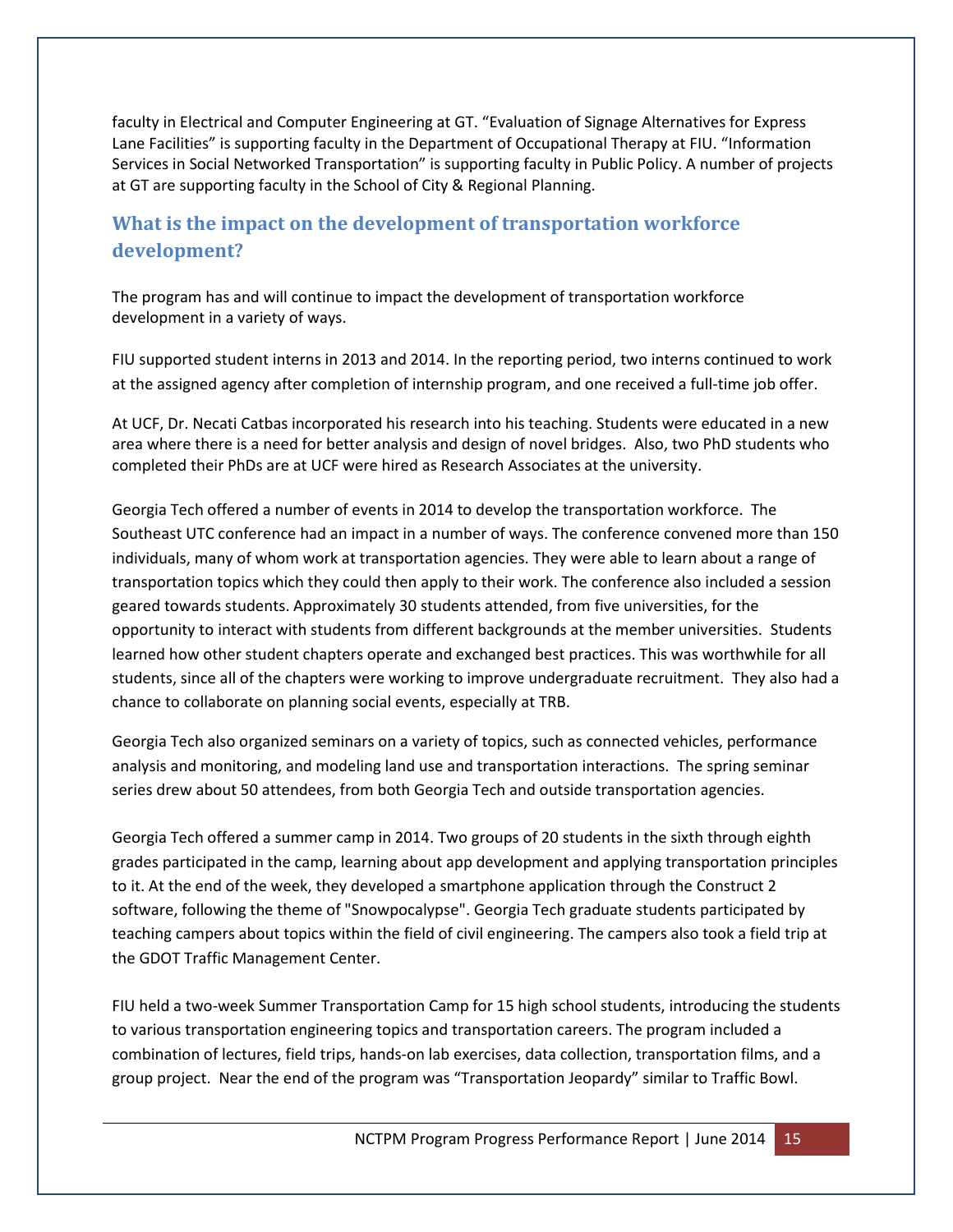Students also worked on a traffic simulation application group project for which they had to prepare and give a PowerPoint presentation.





FIU's Summer Transportation Camp

At UAB, 15 graduate students have been funded to date through this center to perform research in areas related to the NCTSPM goals. The Summer Enrichment Program has provided transportation engineering training to 17 freshman and sophomore minority students. The middle school Youth Champions Program has provided education and learning activities related to transportation for approximately 45 middle school students.



Students from UAB's 2014 Summer Enrichment Program study a green roof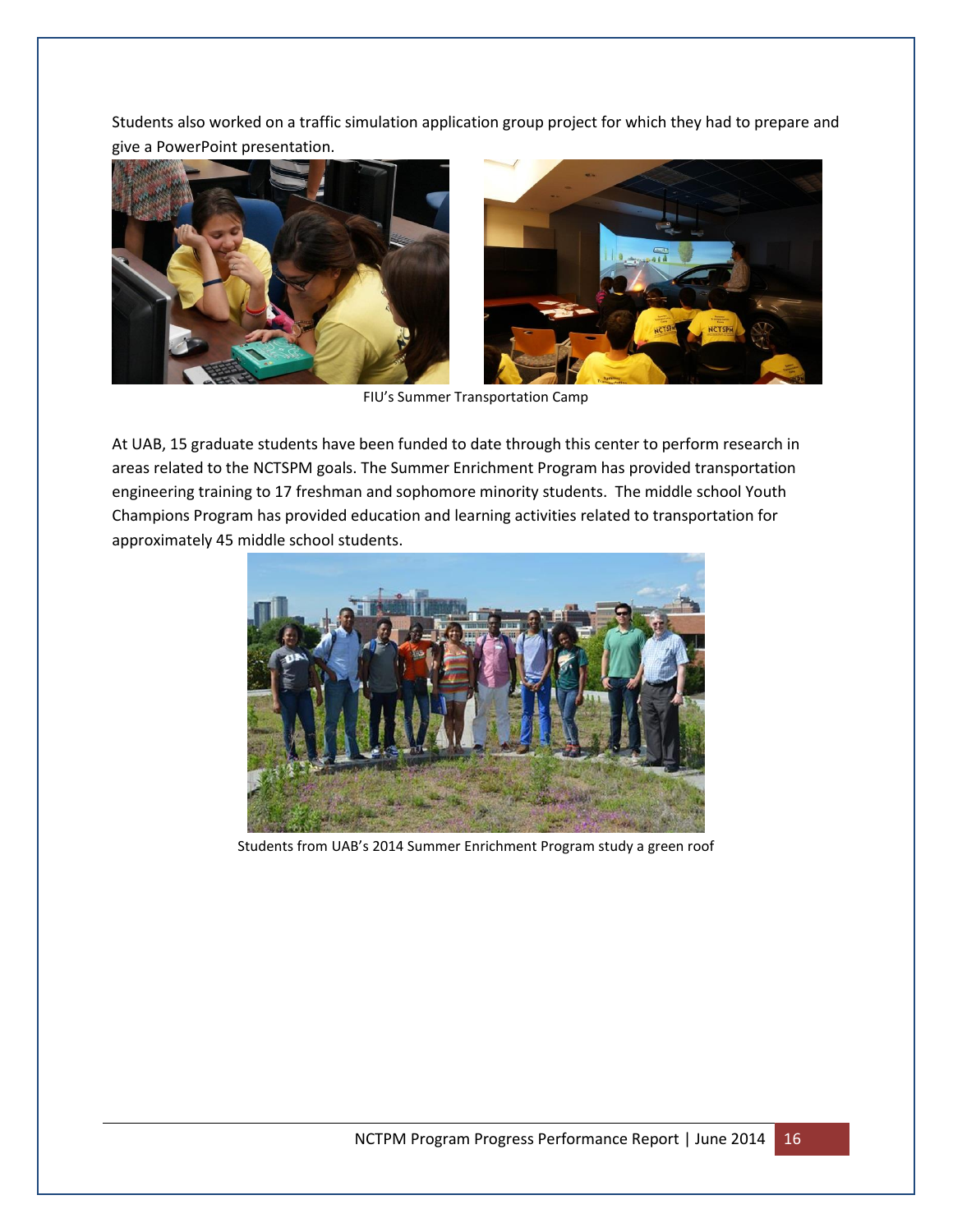

Middle school students build solar cars as part of UAB's Youth Champions Program

## **What is the impact on physical, institutional and information resources at the university or other partner institutions?**

With the help of NCTSPM and matching funds from UCF, UCF is in the process of purchasing the *MiniSim*  driving simulator.

At Georgia Tech, the project "Next-Generation Wireless Bridge Weigh-in-Motion (WIM) System Incorporated with Nondestructive Evaluation (NDE) Capability for Transportation Infrastructure Safety" developed the wireless sensing devices. These devices can be used for both classroom demonstrations and other research work. The wireless accelerometers have been used at a CEE undergrad/grad course titled "Introduction to Non-Destructive Testing and Forensic Evaluation in Engineering Materials and Structures." Students were simply asked to "handshake" the wireless accelerometers, and then watch the time history and frequency spectra of the handshaking. In terms of research work, the devices can also be used towards any sponsored research projects that can utilize the wireless sensing devices for experimental data acquisition either in laboratory or in the field.

At UCF, the research sponsorship through the UTC grants, matched by FDOT, has resulted in continued support of the graduate program at UCF and a surge in the scholarly publication record produced by faculty and students. The strong track record of the transportation center CATSS coupled with the selection of Dr. Mohamed Abdel-Aty to head the CECE Department resulted in hiring a new transportation faculty who will join the program in August 2014.

Many of the research projects require collaboration between universities. It can be challenging to collaborate when not being close to researchers from other universities. This is mitigated using technology.

### **What is the impact on technology transfer?**

NCTSPM is actively engaged in technology transfer. Many of the researchers meet regularly with state DOT and other agency representatives, engaging them in their project and addressing broader concerns that may lead to immediate deployment of some of the solutions.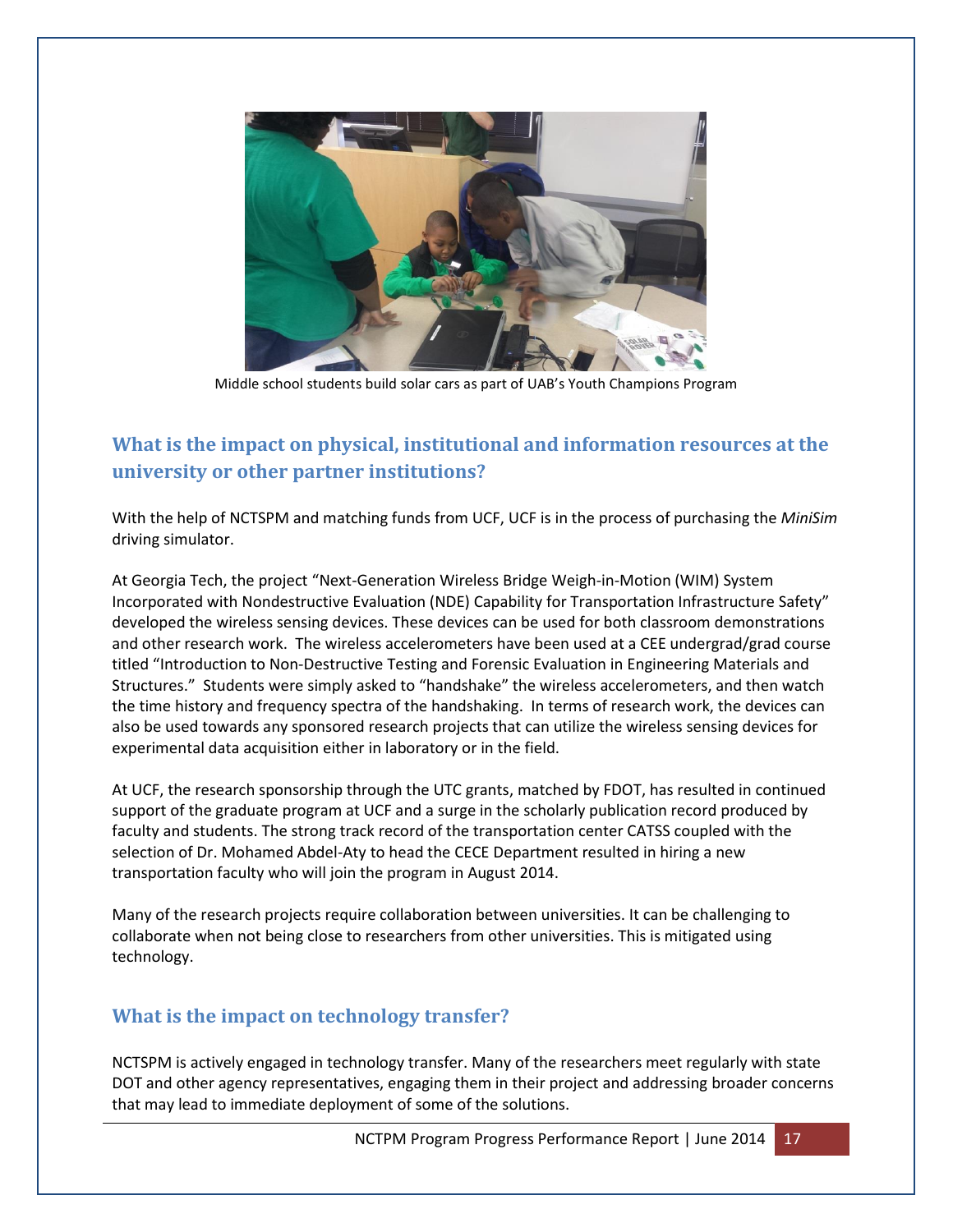The Southeast UTC Conference in March 2014 had a significant tech transfer component. Representatives from 5 state DOTs participated in a panel discussion, and these representatives as well as others attended conference presentations.

The research project "Information Services in Social Networked Transportation" included a technology transfer component: an event called *TransportationCamp South*. Dr. Kari Watkins has co-organized this event at Georgia Tech in both 2013 and 2014, as well as presenting the TransportationCamp meeting in Washington DC in January 2014. This event brings together thinkers and doer in the transportation and technology fields for a day of learning, debating, connecting, and creating. Attendees included employees of GDOT, the area metropolitan planning agency, local transit agency MARTA, the City of Atlanta, and other local agencies. More than 200 people attended this year's event. Perhaps most critically to this project, *TransportationCamp South* was co-hosted with *govathon*, resulting in six teams creating unique applications to help facilitate transportation in Atlanta and beyond. More information is available at transportationcamp.org/events/south.

Dr. Kim Kurtis presented in June 2014 to the Georgia/Carolinas Precast Concrete Institute (G/C PCI) at their annual meeting. Roughly 50 members from the precast concrete industry (producers, suppliers, architects, and designers from Georgia and the Carolinas) were present at the talk. Dr. Kurtis gave an overview of her research group's ongoing research evaluating the use of limestone-blended cements, or Type IL cements, for precast applications. These cements have the potential to reduce energy consumption and greenhouse gas emissions associated with concrete construction and have recently been introduced to the market. Her group's research examines their early age strength development, among other properties, in comparison to traditional cement. This project, funded through NCTSPM, also involves Prof. Lawrence Kahn and graduate students Ahmad Shalan and Behnaz Zaribaf.

### **What is the impact on society beyond science and technology?**

Because of the multi-disciplinary nature of NCTSPM's programming, we expect several projects to have impacts beyond science/engineering professions:

- "Optimizing EMS Through The Use of Intelligent Transportation Systems (ITS) Technologies" could lead to faster EMS response and transport times and better patient outcomes.
- "Bringing Freight Components into Statewide and Regional Travel Demand Forecasting" will have major impacts on urban and regional planning agencies, providing them with a tool to estimate freight movement that they have long been lacking.
- "Impact and Feasibility Study of Solutions for Doubling Heavy Vehicles" will have long-term impacts on truck configurations/capacities
- "Digital Advertising Billboards and Driver Distraction" may ultimately have impacts to the advertising industry

# **Changes/Problems**

**Changes in approach and reasons for change:** *Nothing to Report* **Actual or anticipated problems or delays and actions or plans to resolve them:**  Several research projects started late due to delays in match funding contracting. One research project (Amr Olofua) was delayed because the project required approval to allow field installation of hardware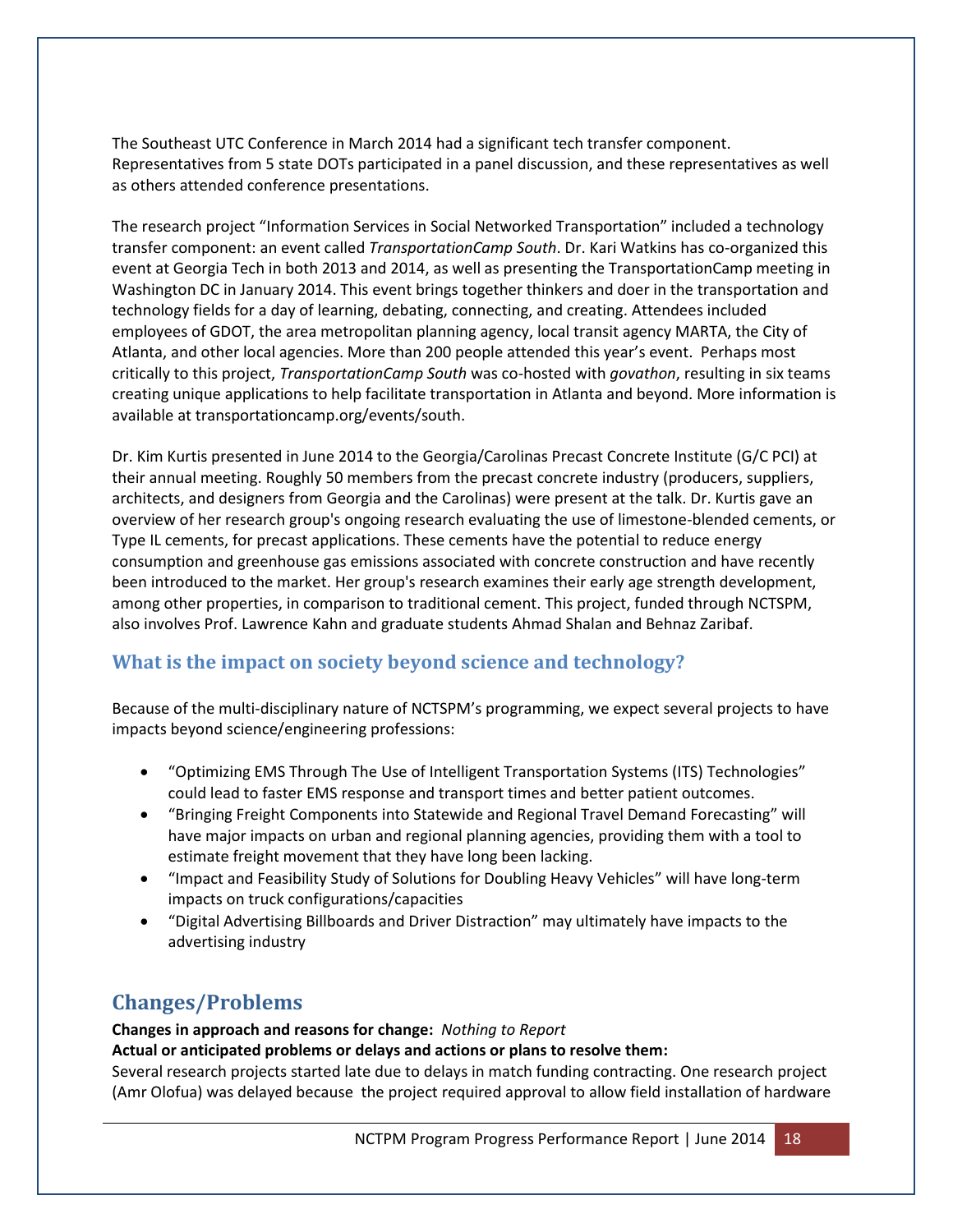from both FHWA (Federal Highway Administration) and Florida DOT; moreover, installation costs could not be estimated at onset of project yielding to a design change, which caused some further delays.

#### **Changes that have a significant impact on expenditures:** *Nothing to Report*

**Significant changes in use or care of human subjects, vertebrate animals and/or biohazards:** *Nothing to Report*

**Change of primary performance site location from that originally proposed:** *Nothing to Report*

# **Special Reporting Requirements**

### **Specific Requirements**

**Website:** Created and operational in 2013; continues to be updated regularly as new information becomes available

**Directory of Key Personnel:** Information available on the program website and updated as needed **Financial and Annual Share Reports:** The SF425 requirements will be met by separate report. **FFATA Subaward and Executive Compensation Report:** Will be met by separate submission **Research Project Descriptions:** Available on program website. The projects selected and funded by the center are provided below.

### **Projects Selected for Funding by NCTSPM**

| <b>Project Title</b>                                                                                                                                                               | Lead<br>Univ | Principal<br>Investigator |
|------------------------------------------------------------------------------------------------------------------------------------------------------------------------------------|--------------|---------------------------|
| Integrating Safety in Developing a Variable Speed Limit System                                                                                                                     | <b>UCF</b>   | <b>Mohamed Abdel-Aty</b>  |
| Reducing Service Interruptions in Linear Infrastructure Systems (Transportation<br>and Water/Sewer) by Synchronizing Schedules for Selected Maintenance<br>Activities              | <b>FIU</b>   | <b>Berrin Tansel</b>      |
| Performance Measurements of Transportation Systems based on Fine-Grained<br>Data Collected by AVI and AVL Systems                                                                  | <b>FIU</b>   | <b>Mohammed Hadi</b>      |
| Full-Scale Wall of Wind Testing of Variable Message Signs (VMS) Structures to<br>Develop Drag Coefficients for AASHTO Supports Specifications                                      | <b>FIU</b>   | Arindam Chowdhury         |
| Information Services in Social Networked Transportation                                                                                                                            | GT           | Hans Klein                |
| Traffic Management Centers: Challenges, Best Practices, and Future Plans                                                                                                           | <b>FIU</b>   | Xia Jin                   |
| Digital Advertising Billboards and Driver Distraction                                                                                                                              | <b>UAB</b>   | Virginia Sisiopiku        |
| Impact and Feasibility Study of Solutions for Doubling Heavy Vehicles                                                                                                              | <b>UAB</b>   | Nasim Uddin               |
| Optimizing EMS Through The Use of Intelligent Transportation Systems (ITS)<br><b>Technologies</b>                                                                                  | <b>UAB</b>   | Andrew Sullivan           |
| Efficient Utilization of the Existing Its System and the Viability of a Proactive<br>Traffic Management System for the Orlando-Orange County Expressway<br><b>Authority System</b> | <b>UCF</b>   | Mohamed Abdel-Aty         |
| Development of a Prototype Evidence-Based Database and Planning Tool:<br>Applying Performance Management Principles in Asset Management<br>Program Development                     | GT           | Adjo Amekudzi             |
| Bringing Freight Components into Statewide and Regional Travel Demand<br>Forecasting                                                                                               | GT           | David Lee                 |
| Development of Risk Management Strategies for State DOTs to Effectively Deal<br>with Volatile Prices of Transportation Construction Materials                                      | GT           | Baabak Ashuri             |

NCTPM Program Progress Performance Report | June 2014 19